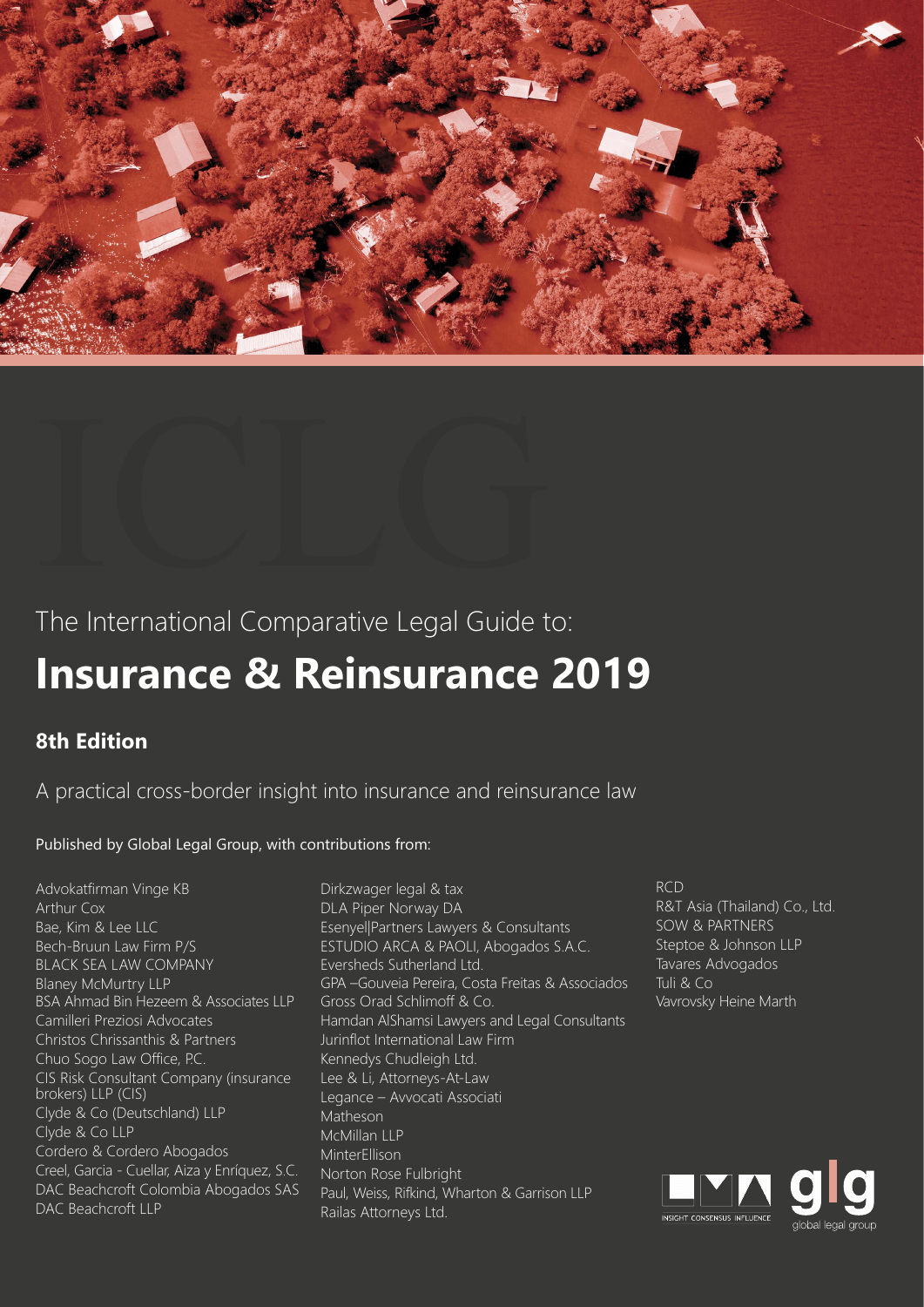Chapter 2

# Cyber Class Action Exposure in Canada

### Blaney McMurtry LLP

The Canadian insurance market is awakening to the need for cyberinsurance against data loss and privacy breach events. Although there is clearly room for this market to grow, Canadian insurers are routinely issuing cyber coverage to protect against these risks. While insurers have developed loss-experience with first party data breach expense, ransomware and business interruption claims in recent years, knowledge and understanding of third-party risks caused by covered breaches remains limited. This article reviews the status of emerging third-party claim experience.

Class actions seeking damages arising out of data loss and privacy breaches are becoming increasingly common. However, all of the actions to date either remain at the certification stage or have been resolved through settlements. As a result, we have yet to see judicial analysis at a common issues trial of the causes of action being advanced and a final determination of damages. Nevertheless, three recent cases are instructive about the potential indemnity obligations of Canadian insurers under the cyber policies they have issued: *Condon v. Canada* (*Condon*);1 *Tucci v. Peoples Trust Company* (*Tucci*);2 and *Broutzas v. Rouge Valley Health System* (*Broutzas*).3

#### **1. Litigation and Causes of Action**

The decisions in *Condon, Tucci,* and *Broutzas* provide insight into various potential causes of action, because each arises out of a distinct set of circumstances. *Condon* pertains to the loss of a hard drive on which personal and financial information of hundreds of thousands of Canadian student loan recipients was stored. *Tucci* arose out of the hacking of a bank by a malicious third party. *Broutzas* concerns alleged misappropriation of personal health information by hospital employees and the subsequent sale of that information to vendors of certain financial services (particularly Registered Educational Savings Plans, or "RESPs").

Each of these claims was made the subject of a putative class action (*Broutzas* was the subject of two distinct class actions). As a result, Canadian courts have been asked to certify causes of action in each set of circumstances. *Condon* is the subject of a negotiated settlement, which the Federal Court of Canada has approved. The consideration given to the various causes of action in the course of certification – and in the case of *Condon*, appeal and settlement as well – provides insight into the difficulties that class counsel and defence counsel (together with their instructing insurers) face in prosecuting and defending privacy and data breach class actions.

The putative class actions advanced many theories of liability: negligence; breach of contract; Intrusion upon Seclusion; Breach of Confidence; waiver of tort/unjust enrichment; and statutory theories

of liability. Only three of these, however, have met with a measure of success at the certification stage: negligence; breach of contract; and intrusion upon seclusion.

Dominic T. Clarke

In Canada, in order for certification to be granted, it must merely not be "plain and obvious that the cause of action will fail".<sup>4</sup> Provided that there is "some basis in fact" for the existence of a common issue to be tried on behalf of all class members, the action can proceed as a class action.5 These are low threshold standards. Judicial consideration of each of these at the certification stage, however, has highlighted potential weaknesses in each theory and given rise to cautions from the bench with regard to their relative chances of success at trial. This article focuses on the strengths and weaknesses of each of these causes of action.

Review of these decisions also highlights the increased importance of "nominal damages" in the context of data/privacy breach class actions. As is outlined below, it is apparent that class counsel will in many, but not all, cases have difficulty in proving class-wide compensatory damages. While success at trial is far from assured, certain causes of action, if proved, can result in awards of nominal damages even in the absence of proven compensable injury. To better understand the exposure facing defendants and their insurers, we will also examine the meaning of "nominal damages" in the Canadian context.

#### **2. Negligence**

In each of the proceedings the putative class alleged that the defendants were negligent, arguing that they owed a duty of care to class members and failed to meet that duty by falling below the standard of care owed. More particularly, they failed to have adequate safeguards in place to protect the information of class members. Each of the actions asserted that the class members had suffered actual damages as a result.

There are three primary pitfalls with respect to the allegations advanced. First, the theory of liability being advanced against many defendants is novel, in that it is not well established in Canada that a plaintiff can sue many defendants for what amounts to pure economic loss in the circumstances of a data/privacy breach. Second, proving actual damages on a class wide basis, as is required in negligence, may be an insurmountable challenge, particularly where the risks involved are primarily prospective identity theft. Finally, even if a negligence cause of action is certified, class counsel must still prove the claim.

In *Broutzas*, the RESP dealer defendants were allegedly negligent for not properly supervising their employees who were allegedly buying confidential personal information of new mothers from hospital



© Published and reproduced with kind permission by Global Legal Group Ltd, London



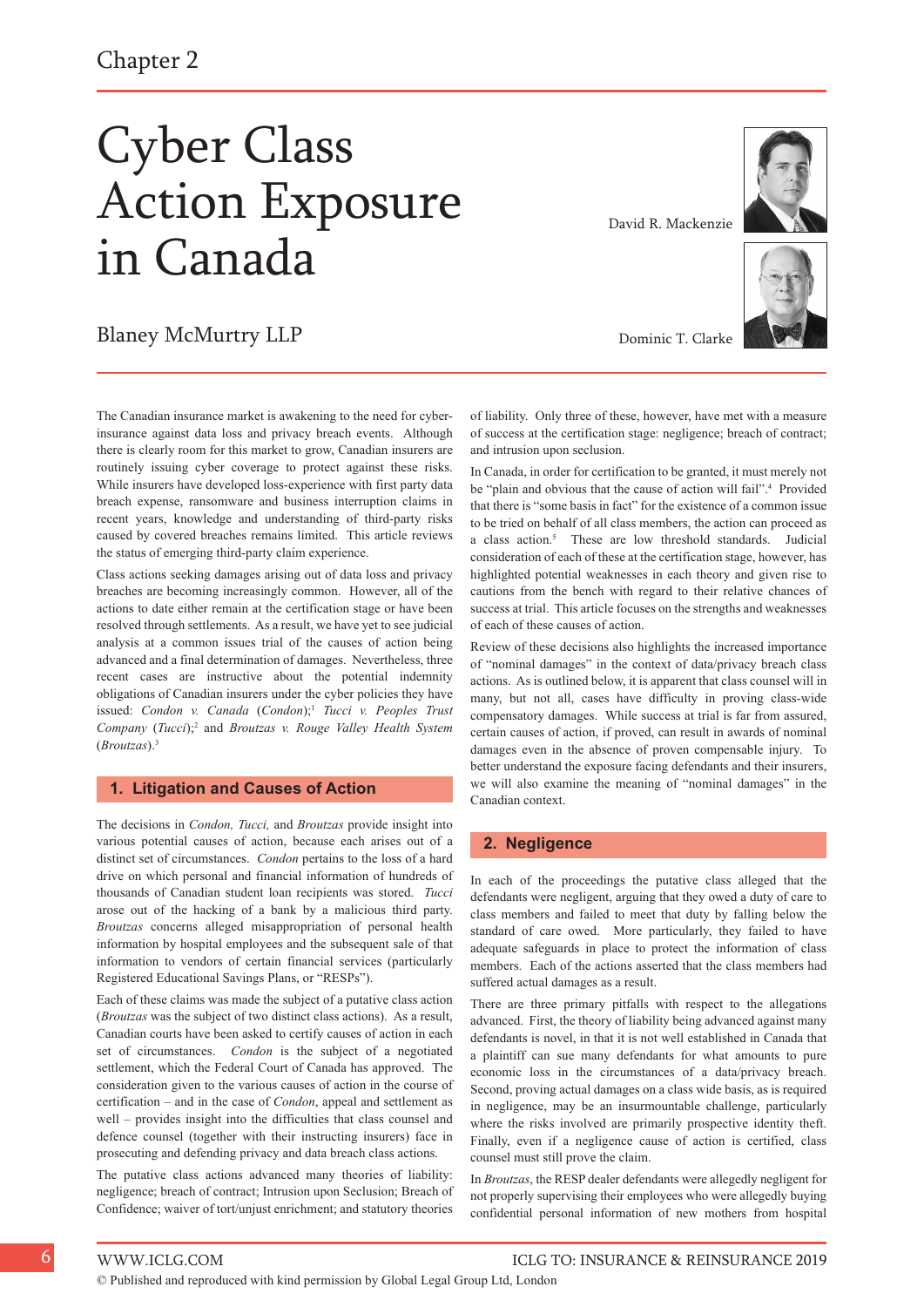employees. That information was used to market RESP investments to those mothers. While the hospital acknowledged that it was in a relationship of proximity to its patients, the RESP dealers argued that the relationship between them and the class members was not sufficiently proximate to give rise to a duty of care. Perell J. characterised that element of the claim as novel and undertook the three-step analysis established in *Anns v. Merton London Borough Council<sup>6</sup>* – foreseeability, proximity, and policy considerations. He determined that there was no duty of care on the part of the RESP defendants as the privacy breach was perpetrated by hospital employees. In the Court's view it was nonsensical to suggest that the RESP dealers could have supervised hospital employees.

While commenting primarily on the breach of contract claim, Perrell J. also expressed concerns that the negligence cause of action as proposed, merely mirrored existing statutory obligations and the emerging tort of intrusion on seclusion. He was reluctant to certify any novel negligence action in circumstances where a statute already spoke to the issue. He also expressed concern that the negligence theory was being used as a "backstop" to the intrusion on seclusion claim that was also being advanced. He refused to certify the negligence claim against the RESP dealers and their employees and, as seen below, the entirety of the claim.

Standing in contrast to that analysis is the decision in *Tucci*. There, the defendants provided financial services to members of the putative class and required those members to provide sensitive personal and financial information. The information at issue could clearly be used to harm the class members if lost (foreseeability) and those people were in a direct commercial relationship with the defendants (proximity). Masuhara J. did express concerns regarding the public policy stage of the *Anns* test, providing: 1) negligence ought not to step in where statutes already govern; and 2) a duty of care should not be imposed that creates indeterminate liability. He found that the theory of liability advanced did not arise because of statutory obligations but out of privacy and security policies the defendant itself had created. Similarly, liability was not indeterminate because it could only be owned to those who were customers of the Defendant and whose information was stolen. This latter conclusion appears controversial, as liability could still be regarded as temporally indeterminate, in that damages for the future risk of identity theft clearly seek to compensate for an indeterminate period of time and amount. While this risk may be real, the law of negligence has rarely been used to impose damages for a potentially perpetual risk.

The novel nature of the negligence claims is not the only issue standing in the way of succeeding on a negligence claim. A plaintiff must prove actual loss resulting from the negligence of the defendant. The fact that the claim is being advanced through a class action only complicates matters, as actual damage must be demonstrated on a class-wide basis.

*Tucci* and *Condon* considered the loss of control over financial information, not personal health information as was the case in *Broutzas.* This is a critical distinction. In *Tucci*, it was not plain and obvious that damage to credit reputation cannot constitute a compensable harm. Similarly, out of pocket expenses including credit monitoring and wasted time and inconvenience related to preventing identity theft could constitute a class-wide harm.

These concerns were raised at the certification stage in *Condon*. There the court acknowledged that the allegations advanced against the government could support findings of a duty of care and of a breach of the standard of care, but questioned whether claims for compensable damages were advanced. It concluded they were not:<sup>7</sup>

… The Plaintiffs have not been victims of fraud or identity theft, they have spent at most some four hours over the phone seeking status updates from the Minister, they have not availed themselves of any credit monitoring services offered by the credit monitoring agencies nor have they availed themselves of the Credit Flag service offered by the Defendant.

The certification court held that damages cannot be awarded for merely speculative injuries and declined to certify the negligence issue for trial. Class counsel appealed that decision and it was overturned by the Federal Court of Appeal on the basis that "costs incurred in preventing identity theft" and "out of pocket expenses" could satisfy the damages requirement. While such damages may be capable of proof, actually marshalling this evidence on a classwide basis appears to require judicial approval of some form of aggregate model. Whether this is possible or will be accepted by the courts is unclear.

Finally, in many circumstances, actually proving negligence may be difficult. Attacks by hackers, theft of large amounts of data by employees, and even lost laptops are relatively new phenomena. The fact that courts are still grappling with the law of negligence in this context is not surprising. When a person slips and falls, when one car hits another or when professional services fall below the expected standard, the act, error or omission is relatively straightforward and the resulting damages are reasonably identifiable. In data breach cases, numerous questions arise that are not so easily answered. If an organisation has handling and security protocols and an employee breaches those protocols, has the organisation fallen below the required standard? If that same organisation suffers a criminal attack that defeats the cyber-security in place, has it failed to fulfil its obligations? If a stolen laptop is password protected and the data encrypted, has the organisation been negligent? These are all considerable hurdles.

#### **3. Breach of Contract**

Breach of Contract allegations have met with some success, being certified in both *Condon* and *Tucci*. *Condon* involved contracts in the form of Student Loan Agreements. Multiple sections expressly pertained to the Minister's collection, protection and use of the information provided. The certification court acknowledged that these terms could potentially be relied upon to establish a breach of contract such that it was not plain and obvious that the claim would fail.

Similarly, in *Tucci* there were express contractual terms between the bank and its customers. The exact terms of the contract, however, needed to be determined, as the pleadings asserted that the contract included the defendant's "Website Terms & Conditions" and other terms. Those included statements that the defendant would comply with Federal and provincial privacy legislation, as well as express or implied terms that the defendant would keep information confidential and secure from loss and theft and would not use it except for purposes expressly authorised.

The defendant disputed that the contract included all such terms. It further argued that there was no allegation that those terms had been breached; it had promised to take reasonable steps to protect the information and had done so. The fact that a security breach had occurred did not mean that reasonable steps to protect the information had not been taken. Masuhara J. acknowledged these arguments but held that they should be determined at trial. The Court did not accept the defendant's argument that all forms of damages claimed were too remote, on the basis that, even if no actual damages were proved, nominal damages could be awarded if a breach of contract had occurred.

An interesting discussion pertained to a limitation of liability clause which the defendant said precluded the claim. The Court found that the limitation of liability clause did not preclude the claims *per se*; and that its effect was an issue for trial.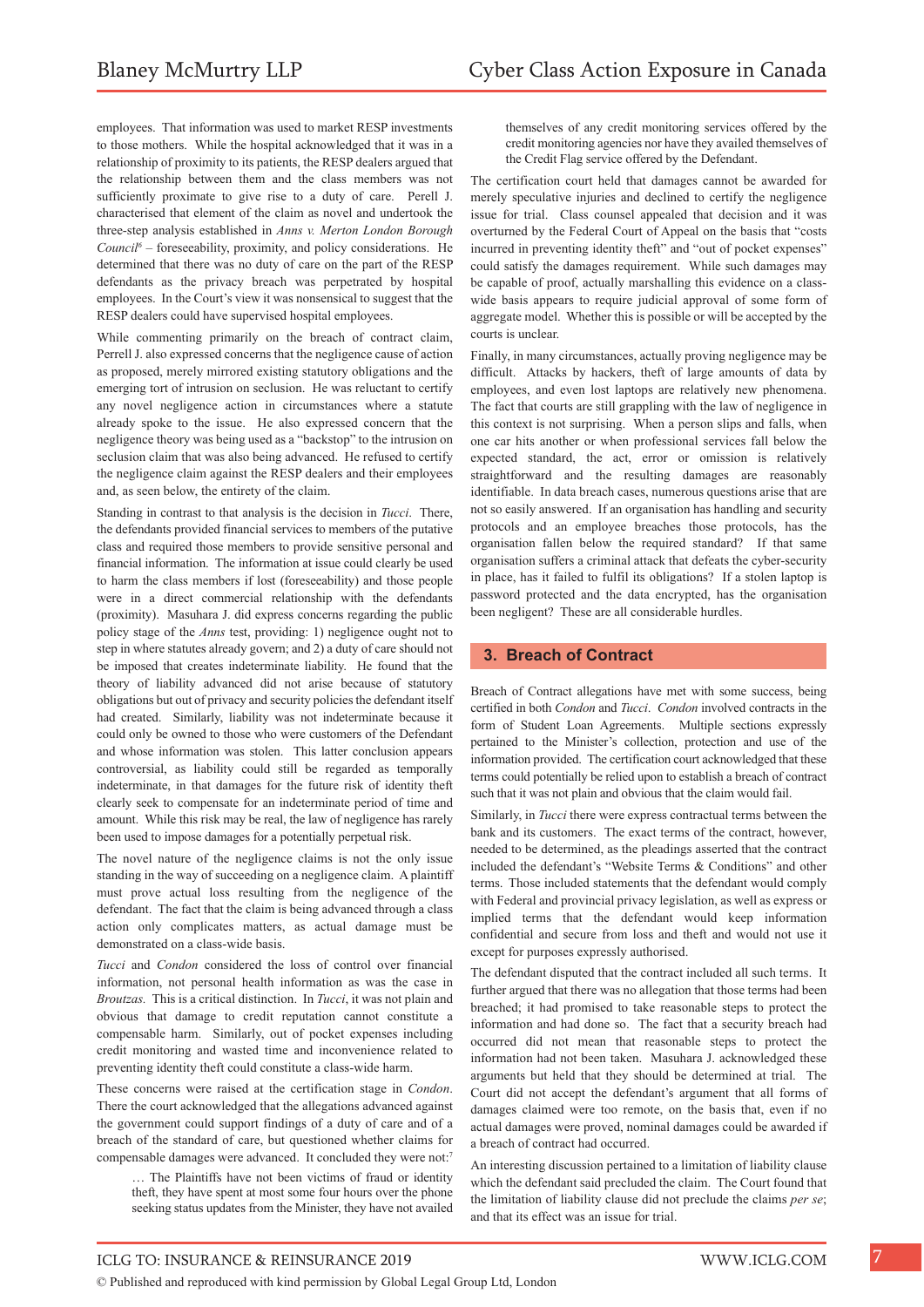In *Broutzas*, the court refused to certify the breach of contract claims advanced. They were premised on the existence of a contract between the patients and the hospitals, which allegedly included terms governing the protection and use of personal information and promising peace of mind. Perell J. ruled that it was "plain and obvious that the putative Class Members [did] not have a claim for breach of contract and warranty". The judge agreed with Rouge Valley's submission that this claim was an artifice by which to sue for breach of statutory obligations. The pleadings simply alleged the duties that the hospitals owed under the *Personal Health Information Protection Act, 2004*. 8 Moreover, the admission forms and information forms provided to the incoming patients were not contractual in nature, and there was no bargaining between patients and the hospital about preserving the confidentiality and privacy of patient information, which the hospitals were statutorily obliged to do. In short, there was no contract into which terms could be implied and if there had been, those terms were already the subject of non-contractual legal duties.

Where a commercial relationship is present, any contract is likely to either be silent on privacy issues or to favour the corporate entity. Commercial contracts, particularly consumer contracts, increasingly feature arbitration, venue and jurisdiction clauses that may restrict the ability of individuals to bring claims before Canadian courts – especially those claims seeking to enforce express or implied terms of the contract itself. While the Supreme Court of Canada, together with lower courts, has questioned the validity of onerous terms (see *Douez v. Facebook<sup>9</sup>* and *Heller v. Uber Technologies Inc.<sup>10</sup>*), reasonable terms may still be enforced. Where that existing contract considers the gathering of information by the organisation, a contract claim will likely be easier to have certified than a negligence claim because there is no requirement to show actual damages. A breach alone should be sufficient to result in nominal damages at minimum. However, a breach of contractual terms must still be shown, and those terms will not necessarily create an obligation to prevent security breaches or misuse of information altogether. As the Defendant in *Tucci* pointed out, the fact that a security breach has occurred does not mean that reasonable steps to protect the information have not been taken.

Like potential class members, organisations that have been hacked are victims of a crime. The standard likely to be imposed by contract is not strict liability. If express contractual terms drafted by the organisation set the standard, that standard is not likely to be high. Again, certification is a low bar, but proving contractual terms existed and were breached may be a significant challenge. On the other hand, there is arguably an important benefit to breach of contract claims: they can result in an award of nominal damages even if no actual loss is proved. However, a passage in *Condon* suggests the availability of an award of nominal damages may not be a certainty in the class action context:<sup>11</sup>

[The Defendant] further argues that nominal damages should never be awarded in a class action as it would not favour the plaintiffs but rather their counsel, since the latter would be the only ones effectively standing to benefit financially from the outcome.

The Defendant advances an interesting and strong argument on this point but the Plaintiffs' position, although novel in the context of a class proceeding is supported by sufficient authorities that this cause of action should be considered on the merit of the action. In other words, it is not plain and obvious that the cause of action in contract would fail. As to any disproportionate advantages in favour of the Plaintiffs' counsel, the Court will also be better positioned to rule on that issue when it hears it on the merit.

Although it must be acknowledged that the court in *Tucci* certified the question as to whether wasted time could be the basis for awarding aggregate damages, it is open to question whether such damages are "nominal" in nature, or simply a form of compensatory damages arising out of economic loss. In short, like negligence claims, it is not clear that breach of contract claims offer a direct path to recovery for class members in the data and privacy breach context.

#### **4. Intrusion Upon Seclusion**

Certification courts have expressed uncertainty about the role of the developing intrusion upon seclusion tort in data breach and privacy cases where information was lost or stolen rather than having been intentionally misused. While intrusion upon seclusion was certified in both *Condon* and *Tucci*, both Courts expressed concerns in respect of the viability of the cause of action should the matter be tried. In *Broutzas*, Perell J. declined to certify, questioning the viability of the claim in the circumstances of that case.

Intrusion upon seclusion, like negligence and breach of contract, appears to be problematic in the data/privacy breach context in Canada for a number of reasons. First, the tort does not exist in British Columbia, and likely in other Canadian jurisdictions with privacy legislation similar to British Columbia's *Privacy Act*. There are other concerns.

As Perell J. stated in *Broutzas*, the tort is not simply a backstop for negligence; it has its own distinct elements. Unlike negligence, intrusion upon seclusion is an intentional tort and requires intentional or reckless conduct on the part of the defendant. As Masuhara J. noted in *Tucci*, it is one thing to plead recklessness, but another thing to prove it in the commercial context. To date, there has been no judgment establishing what "reckless" means in the context of a data or privacy breach.

The standard further requires that the defendant invade the plaintiff's private affairs or concerns without lawful justification. In breach scenarios involving a third party, such as a hacker, this element will be difficult to prove. Similarly, where a laptop or hard drive is lost, the risk created is that unknown third parties, not the defendant, will intrude the plaintiff's privacy. It may also be difficult to prove that intrusion did in fact occur. As the Court in *Condon* noted in approving the settlement, "[b]efore there can be an award of damages, however, the onus remains on the plaintiffs to establish first that an intrusion actually occurred".<sup>12</sup> The risk of future harm in the form of a prospective privacy breach that has not yet occurred can almost certainly not be the basis for an intrusion upon seclusion claim.

There are, however, indications from Canadian courts that in circumstances where an employee is caught snooping, the claim may be easier to advance. In *Oliveira v. Aviva Canada Inc.*, the Ontario Court of Appeal considered a case in which a nurse and her hospital employer were sued for snooping into patient records, and sought insurance coverage against the claim. The policy provided coverage to hospital employees "while acting under the direction of the named insured".<sup>13</sup> The insurer denied coverage because the nurse was acting outside of the course and scope of her employment in her unauthorised review of the plaintiff's medical records. The Court disagreed and ordered the insurer to defend:<sup>14</sup>

… In our view this is precisely the sort of conduct the policy was intended to respond to. The applicant was employed by the hospital as a nurse and while on duty, in the course of the hospital's operations, to use the language of the policy (which would include the maintenance of patient's health records), she accessed the records that she had apparently no business doing because she was not involved in J.L.'s care. The applicant was employed by the hospital, (she was essentially an employee 24/7) but was only acting under the direction of the hospital when she was on duty as such.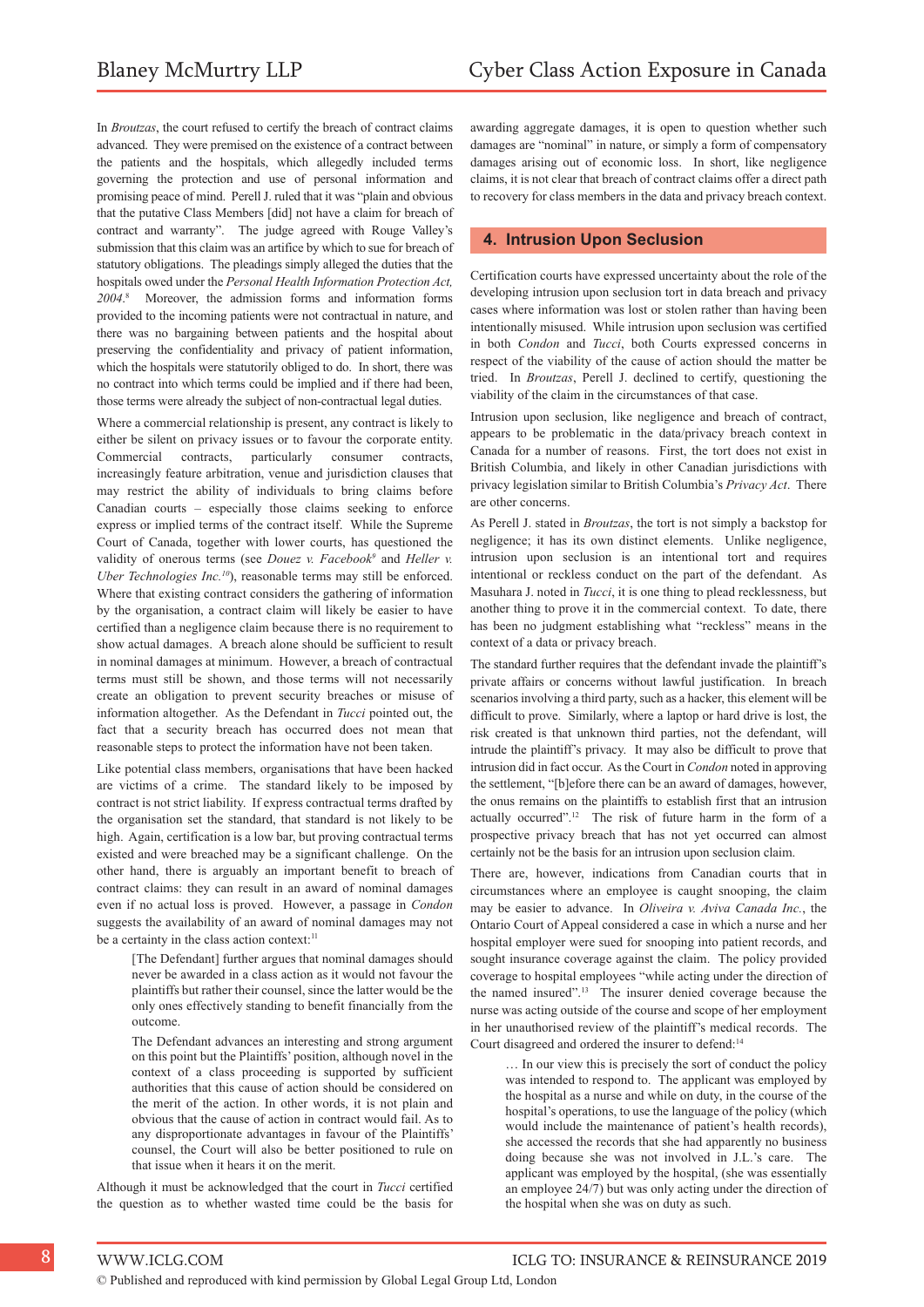In our view the common sense interpretation of the language can only have this meaning. To hold as the appellant argues that unauthorized access to medical records does not arise out of the hospital's operations, or under the direction of the hospital because it would never direct such conduct, would negate the coverage intended. It is plain that the policy, in covering invasion of privacy, is intended to cover the type of conduct that is alleged in the Statement of Claim.

There are obviously differences between the standard applied to the duty to defend under an insurance policy and the intentional tort of intrusion upon seclusion. However, the decision suggests a willingness to hold organisations liable for the privacy breaches of their employees, even if such actions occur outside the course and scope of employment. As such, the tort element requiring that the invasion of the plaintiff's privacy by the defendant may not be as significant a hurdle where the intrusion is the intentional act of an employee.

The third requirement of the tort was critical in the *Broutzas*  decision. In order to succeed, a plaintiff must demonstrate that a reasonable person would regard the invasion as highly offensive and causing distress, humiliation and anguish. In *Broutzas*, the Defendants argued that there may had been intrusion, but no seclusion. The Court agreed. There was no seclusion because the contact information that was the objective of the intrusion was not private. The disclosure of mere contact information did not intrude on the class members' significant private affairs and concerns and the disclosure would not be highly offensive to a reasonable person nor cause her distress, humiliation and anguish. This finding provides guidance about the kinds of information that must be in issue for an intrusion upon seclusion claim to succeed. The Court listed "medical, financial, or sensitive information" as sufficient to found a claim. What the court meant by "sensitive information" is less clear. However, mere contact information will not fall within that category. The Court went on to note that "Generally speaking, there is no privacy in information in the public domain".

While intrusion upon seclusion claims have been certified in both *Condon* and *Tucci*, both Courts expressed significant concerns as to the likely success of the claims if they proceeded to trial on the merits. This underscores the reluctance that courts have expressed generally about the tort of intrusion upon seclusion. In creating the tort in the first place, the Ontario Court of Appeal sought to make clear that it should be rarely used, and even more rarely successful:<sup>15</sup>

These elements make it clear that recognizing this cause of action will not open the floodgates. A claim for intrusion upon seclusion will arise only for deliberate and significant invasions of personal privacy. Claims from individuals who are sensitive or unusually concerned about their privacy are excluded: it is only intrusions into matters such as one's financial or health records, sexual practices and orientation, employment, diary or private correspondence that, viewed objectively on the reasonable person standard, can be described as highly offensive.

In the rare instances where this tort claim is successful, class counsel will be able to seek actual, general or nominal damages. Proof of damage, particularly in the absence of significant psychological harm or damage to reputation and embarrassment, may be difficult to prove. In many scenarios, nominal damages may be the ultimate award. However, class member and counsel may be disappointed in what they can actually recover in the way of nominal damages.

#### **5. Nominal Damages**

As discussed above, proof of actual damages on a class-wide basis may be difficult in the data/privacy breach context. To overcome this

problem, class counsel have been asserting a right to nominal damages in respect of proved breach of contract and intrusion upon seclusion claims. A settlement in which the damages paid were characterised as "nominal" was approved in *Condon*. That settlement was premised on evidence that individuals had spent up to four hours dealing with the data breach that had occurred and, on an assigned rate of \$15 per hour of time spent, each class member was entitled to a \$60 recovery.<sup>16</sup>

Is "nominal" a misnomer in that situation? This is important because, in breach of data or privacy class actions, class counsel will face considerable difficulty in proving actual damages on the part of individuals, and even more in proving damages class-wide. The apparent availability of nominal damages in compensation for breach of contract and inclusion upon seclusion means that those damages may be the most likely avenue of recovery for class members. Policyholders and insurers will need to understand the nature of nominal damages in order properly to assess the risk they face. As is set out below, nominal damages are not intended to compensate for a loss, but to act as an acknowledgment of a wrong suffered by a plaintiff. In the authors' view, the award in *Condon* was not nominal in nature, but compensatory. As such, that decision does not set a precedent for the value of nominal awards. Nominal damages are available when the plaintiff has proved a cause of action but not a right to compensatory damages. They may be awarded in all cases of breach of contract and in torts actionable *per se*. <sup>17</sup> They are not awarded by way of compensation, but in recognition of the existence of some legal right vested in the plaintiff and violated by the defendant. In contrast, real damages are those which are assessed and awarded as compensation for damage actually suffered.<sup>18</sup> The practical significance of a judgment for nominal damages is that the plaintiff establishes a legal right, which may deter future infringements or enable the plaintiff to obtain an injunction to prevent a repetition of the wrong.<sup>19</sup> It is also a way to record the defendant's liability<sup>20</sup> and to vindicate the plaintiff's rights even when no compensation is necessary.<sup>21</sup> In many cases, it will also entitle a plaintiff to costs.

Because of their non-compensatory nature, nominal damages are meant to be "a sum of money that may be spoken of, but that has no existence in point of quantity", and are damages in the name only. Although nominal awards in Canada do not have a standard size, it appears early Canadian cases assumed that the proper amount was \$1, an amount which is still being awarded. However, in recent years some courts have granted significantly larger awards<sup>22</sup>; this is controversial. In cases where larger sums have been referred to as "nominal damages", there is often evidence, as in *Condon*, that what the court is really doing is providing compensation for a loss that it has found difficult to quantify. In *The Law of Damages*, Professor Waddams submits that courts should re-establish a conventional figure of \$1 for nominal damages. Although in inflationary times it might be argued that the amount should perpetually increase, this ignores the nature of nominal damages, which is to mark symbolically the infringement of a right. An amount of \$1 is not so low as to be confused with contemptuous damages and appears to be the figure having most authoritative support in Canadian cases.<sup>23</sup> In short, nominal damages are not simply small damages awards; they are qualitatively different from other types of damages because they are not meant to compensate a loss but to symbolically recognise that a plaintiff has been wronged.

#### **6. What Does this Mean for Insurers and Policyholders?**

As noted at the outset, while loss history is developing for first party claims in the cyber-insurance context, the scope of third-party liability remains opaque. Some class actions that have been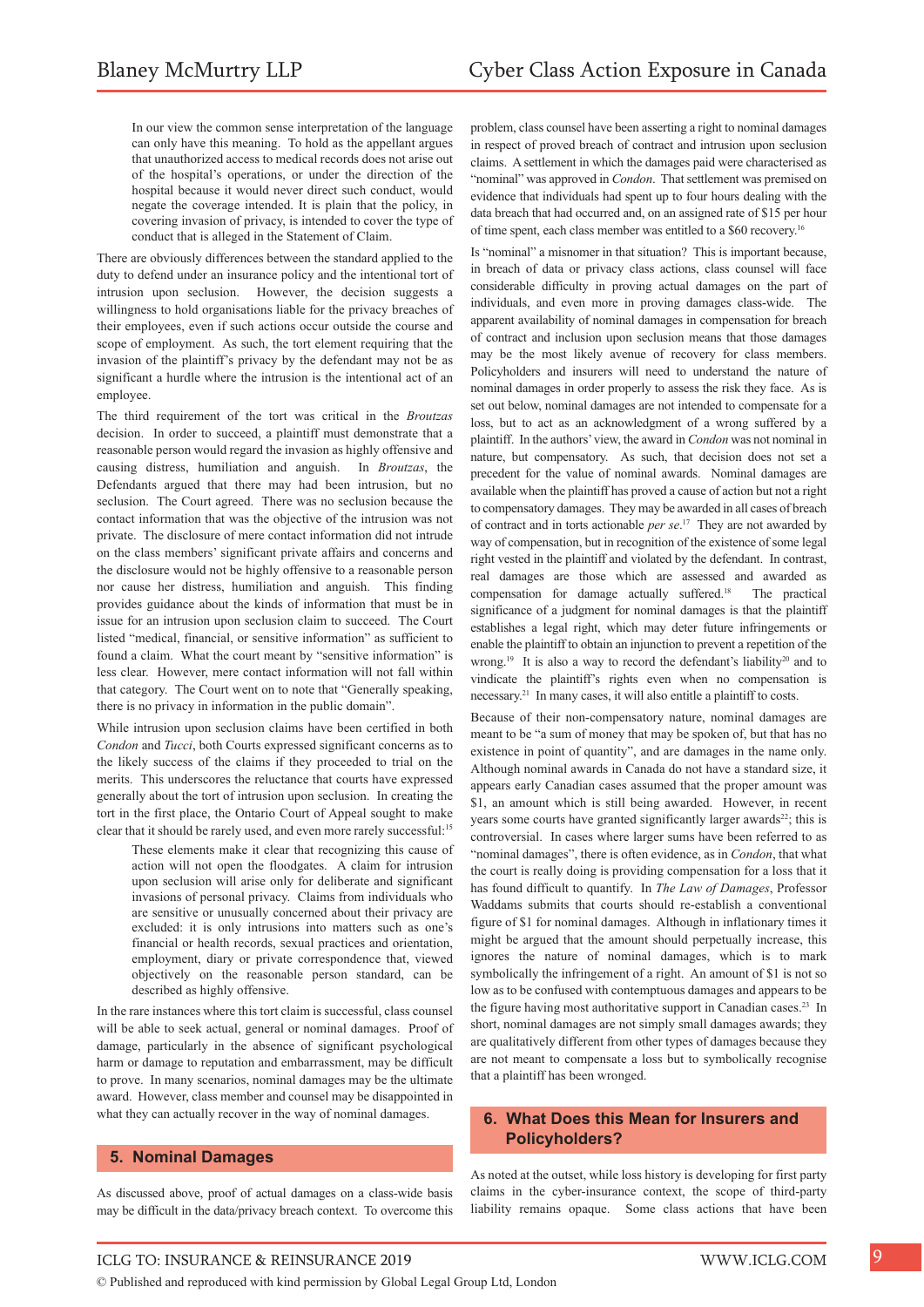commenced have succeeded in having certain causes of action certified for trial: primarily negligence; breach of contract; and intrusion upon seclusion. While more exotic theories of liability have been advanced, they have either been abandoned prior to certification or have not succeeded in meeting even the very low bar applied to certification in Canada. There is no clear cause of action which will result in recovery for class members in all, or even most, cases of data/privacy breach.

With this in mind, absent unique facts which may support one or more of those "exotic" theories, at present class action claims in Canada for data/privacy breach should be evaluated primarily on the basis of whether or not they pose viable negligence, breach of contract or intrusion upon seclusion claims. It seems inevitable that one or more of the ongoing privacy class actions in Canada will proceed to trial and judgment. While defence of class action claims, particularly ones in which there are novel theories of liability, can be eye-wateringly expensive, some classes are sufficiently large to warrant such expenditure. Based on the *Condon, Tucci* and *Broutzas* decisions, it is class counsel, not defence counsel that are likely to have the more difficult time in making their case.

Were they to prove their case, the matter of damages remains thorny. In the likely event that genuine losses cannot be proved on a classwide basis, it remains uncertain as to whether nominal damages can be awarded in the class action context. Some doubt was expressed about this prospect in *Condon*. Should nominal damages be awarded, the *Condon* decision is not precedent for the basis of such awards, as the settlement was worked out between the parties and merely approved (as opposed to awarded) by the Court. It seems more likely to the authors that a nominal award will be more in line with the discussion in this article (i.e. a token amount whether it is one dollar, ten dollars, or some other amount).

In short, while third-party data/privacy breach claims are beginning to take form, there is little in the way of certainty and predictability in respect of actual monetary exposure that can yet be discerned. The arguments available to class counsel appear poorly designed for the purpose they are presently being advanced to serve. Policyholders, insurers and their defence counsel have numerous defences that may yet succeed notwithstanding recent certification decisions. At present, and absent legislation that creates a cause of action designed and intended to address data/privacy breach liability and damages issues, it appears that the defence has the upper hand.

#### **Endnotes**

- 1. *Condon v. Canada*, 2014 FC 250.
- 2. *Tucci v. Peoples Trust Company*, 2017 BCSC 1525.
- 3. *Broutzas v. Rouge Valley Health System*, 2018 ONSC 6315.
- 4. *R v. Imperial Tobacco Canada*, 2011 SCC 42 at 17.
- 5. *Fehr v. Sun Life Assurance Co of Canada*, 2018 ONCA 718 at 85.
- 6. *Anns v. Merton London Borough Council*, [1978] AC 728 (HL).
- 7. *Condon* at 68.
- 8. *Broutzas* at 216–217.
- 9. *Douez v. Facebook, Inc*, 2017 SCC 33.
- 10. *Heller v. Uber Technologies Inc*, 2019 ONCA 1.
- 11. *Condon* at 50–51.
- 12. *Condon Settlement*, 28.
- 13. *Oliveira v. Aviva Canada Inc*, 2018 ONCA 321.
- 14. *Oliveira* at 3–4.
- 15. *Jones v. Tsige*, 2012 ONCA 32 at 72.
- 16. *Condon Settlement* at 9, 23.
- 17. Harvey McGregor, *McGregor on Damages*, 17<sup>th</sup> ed (London, UK: Sweet & Maxwell, 2003) at 10-001 to 10-002 [*McGregor*].
- 18. *Messer v. J Clark & Son Ltd*, 27 DLR (2d) 766, 1961 CarswellNB 18 (N-B Sup Ct) at 12 [*Messer*].
- 19. SM Waddams, *The Law of Damages* (Toronto, ON: Canada Law Book, 1991) (loose-leaf revision: 2017) at 10.10 [*Waddams*].
- 20. Ken Cooper-Stephenson and Elizabeth Adjin-Tettey, *Personal Injury Damages in Canada*, 3rd ed (Toronto, ON: Thomson Reuters, 2018) at 141[*Cooper-Stephenson*].
- 21. Jamie Cassels and Elizabeth Adjin-Tettey, *Remedies: The*  Law of Damages, 2<sup>nd</sup> ed (Toronto, ON: Irwin Law, 2008) at 310 [*Cassels*].
- 22. Lewis N Klar, Allen M. Linden, Earl A. Cherniak & Peter W. Kryworuk, *Remedies in Tort* (Toronto, ON: Thomson Reuters, 1987) (loose-leaf revision: 2018-10) at §5.
- 23. *Waddams* at 10.30.

#### **Acknowledgment**

The authors would like to acknowledge the assistance of their colleagues Harrison Nemirov and Alex Fernet Brochu in the preparation of this chapter.